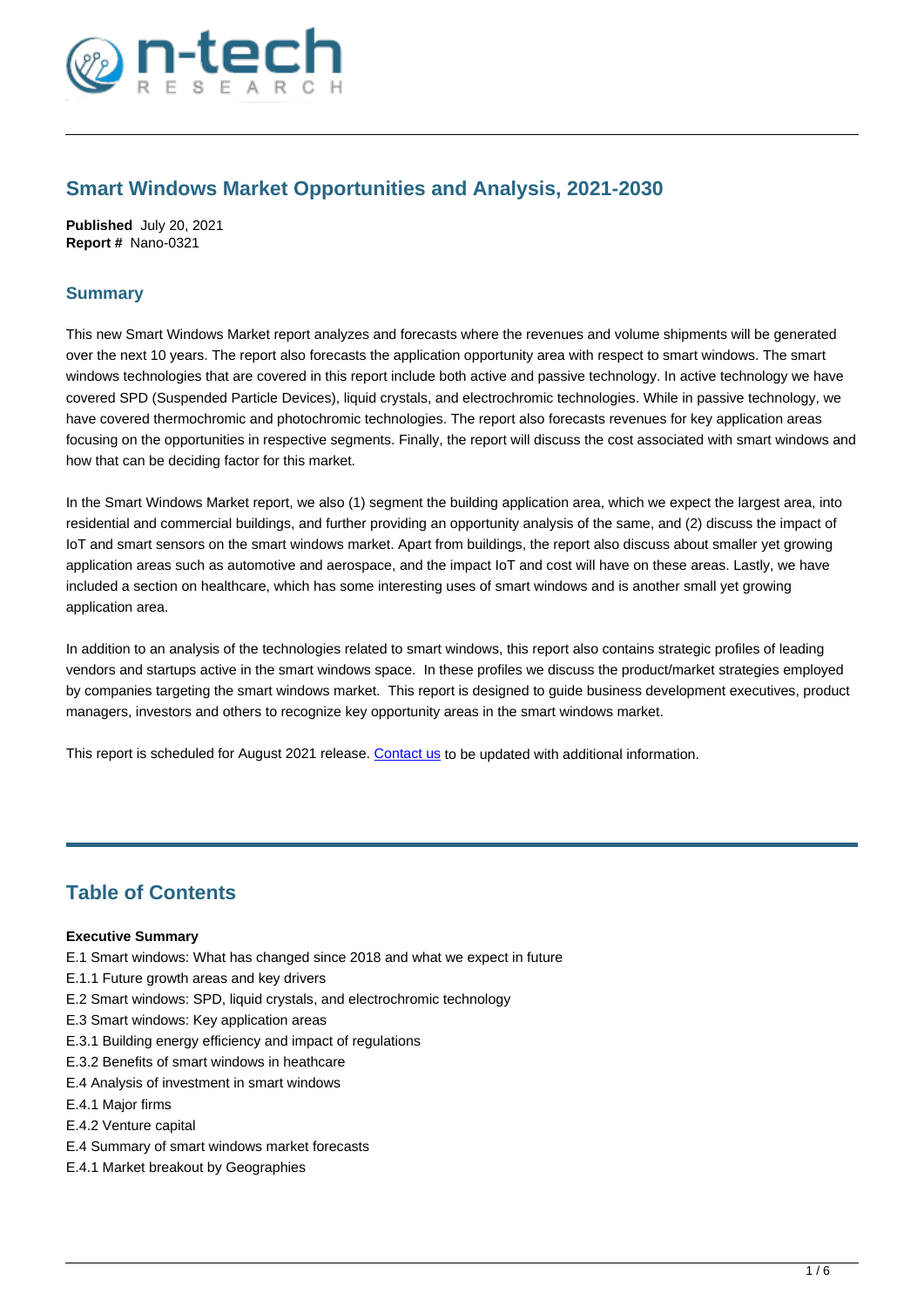

## **Chapter One: Introduction**

- 1.1 Background of this report
- 1.2 Objectives and scope of this report
- 1.3 Methodology of report
- 1.3.1 Forecast Methodology
- 1.4 Plan of this report

### **Chapter Two: Smart Windows: Developments, Technologies and Ecosystem**

- 2.1 Market drivers: Building energy efficiency and impact of regulations
- 2.1.1 Growing focus on climate change, energy efficiency and impact of regulations
- 2.1.2 The status of automotive market
- 2.1.3 Benefits of smart windows in healthcare
- 2.2 Smart Windows Ecosystem
- 2.2.1 Supply chain and key manufacturing regions
- 2.2.2 Partnerships and developments
- 2.2.3 Companies that shut the door and how the market has evolved
- 2.3 Smart windows technologies
- 2.3.1 SPD, liquid crystals, and electrochromic technologies
- 2.3.2 Growth of electrochromic technology
- 2.3.3 Pros and cons of SPD
- 2.3.4 Passive technologies
- 2.4 Future of smart windows
- 2.4.1 Further growth of electrochromic technology
- 2.4.2 New prospects when combined with IoT and sensors
- 2.4.3 Developments in automatic smart windows (switching) space
- 2.4.4 Opportunity areas
- 2.5 Tracking cost of smart windows and its impact on uptake
- 2.6 Key projects and initiatives
- 2.7 Key conclusions from this chapter

### **Chapter Three: Smart Windows Technologies and Five-year Forecasts**

- 3.1 Smart windows technologies: Active vs passive
- 3.2 Active technologies: SPD, PDLC and EC
- 3.3 SPD
- 3.3.1 Pros and cons of SPD
- 3.3.2 Five-year forecasts of SPD smart windows
- 3.4 PDLC
- 3.4.1 Five-year forecasts of PDLC smart windows
- 3.5 EC
- 3.5.1 Growth and future prospects of EC
- 3.5.2 Five-year forecasts of EC smart windows
- 3.6 Passive technologies
- 3.6.1 Advantages and disadvantages of passive technologies
- 3.6.2 Five-year forecasts of smart windows with passive technologies
- 3.7 Key conclusions from this chapter

## **Chapter Four: Smart Windows Application Areas and Five-year Forecasts**

4.1 Application in construction and buildings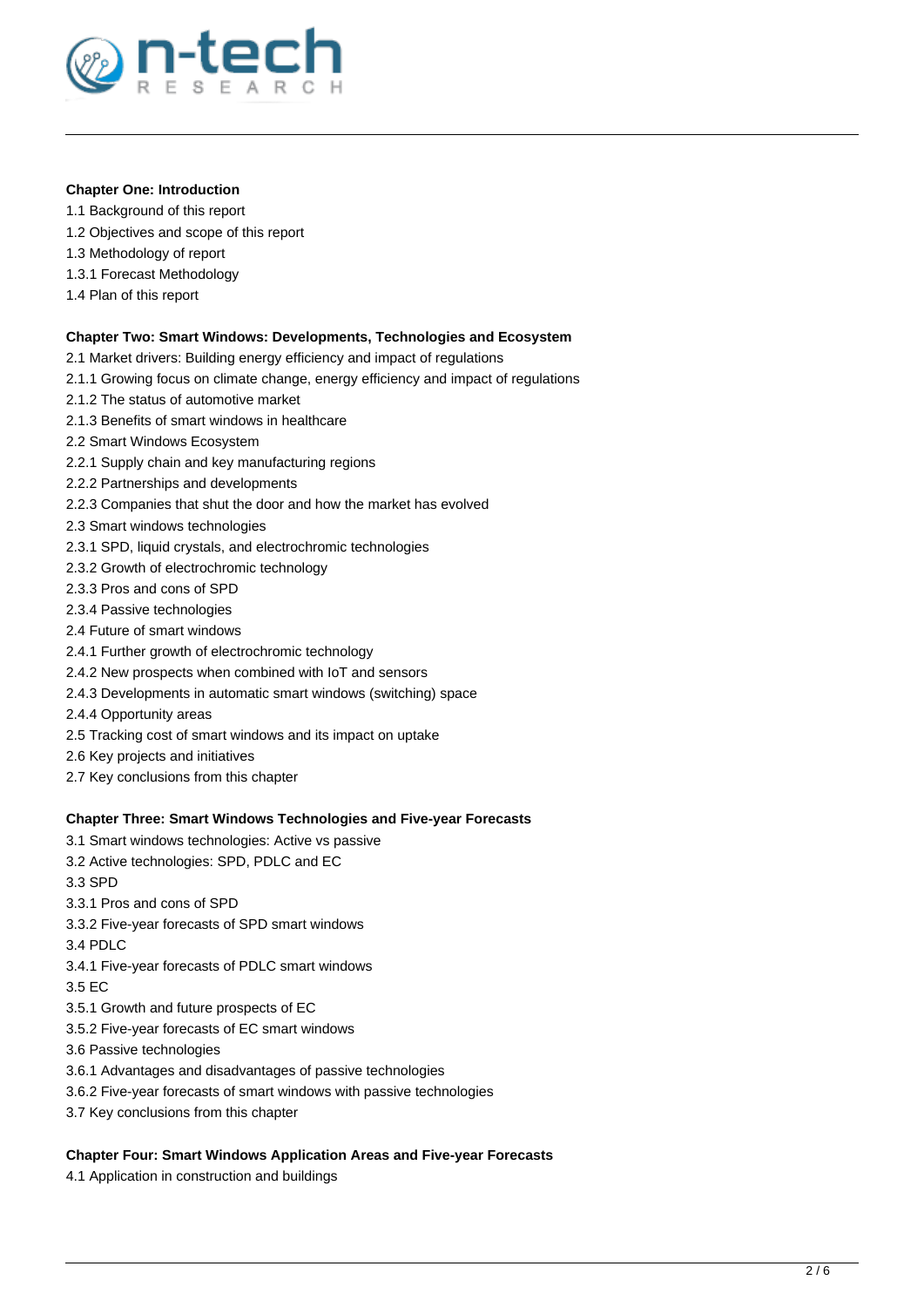

- 4.1.1 Key laws and regulation that impacts construction
- 4.1.2 New expected developments on energy efficiency and climate change
- 4.1.3 Commercial vs residential adoption
- 4.1.4 Adoption in healthcare sector
- 4.1.5 Five-year forecasts of smart windows in construction and buildings segment
- 4.2 Automotive
- 4.2.1 Current status of smart windows in automotive segment
- 4.2.2 Five-year forecasts of smart windows in automotive
- 4.3 Aerospace
- 4.3.1 Five-year forecasts of smart windows in aerospace
- 4.4 Other transport
- 4.4.1 New development areas
- 4.4.2 Some key projects and initiatives
- 4.5 Other areas
- 4.5.1 Key other areas of note and future prospects
- 4.6 Key conclusions from this chapter

#### **Chapter Five: Smart Windows Market by Region/Country**

- 5.1 Developments in North America
- 5.1.1 Opportunities in the US
- 5.1.2 How expected climate policies may impact the market
- 5.2 Developments in the EU and the UK
- 5.2.1 Regulations and its impact on EU tracking impact vs uptake
- 5.2.2 Growth and developments in Rest of Europe
- 5.3 Developments in Asia-Pacific
- 5.3.1 Growth and developments in China
- 5.3.2 Is there an opportunity for global players in China
- 5.5 Other smart windows markets of note
- 5.6 Five year forecast of smart windows markets by country/region
- 5.7 Key conclusions from this chapter

Chapter Six: Vendor Profiles

- 6.1 View Inc.
- 6.2 Research Frontiers
- 6.3 Kinestral Technologies Inc.
- 6.4 SageWindows
- 6.5 Heliotrope
- 6.6 SWITCH Materials Inc.
- 6.7 Nodis Pte Ltd.
- 6.8 RavenWindow
- 6.9 Gentex Corporation
- 6.10 Pleotint LLC
- 6.11 Smartwindows International Limited
- 6.12 ChromoGenics
- 6.13 Others
- 6.14 Key conclusions from this chapter

Acronyms and Abbreviations Used in this Report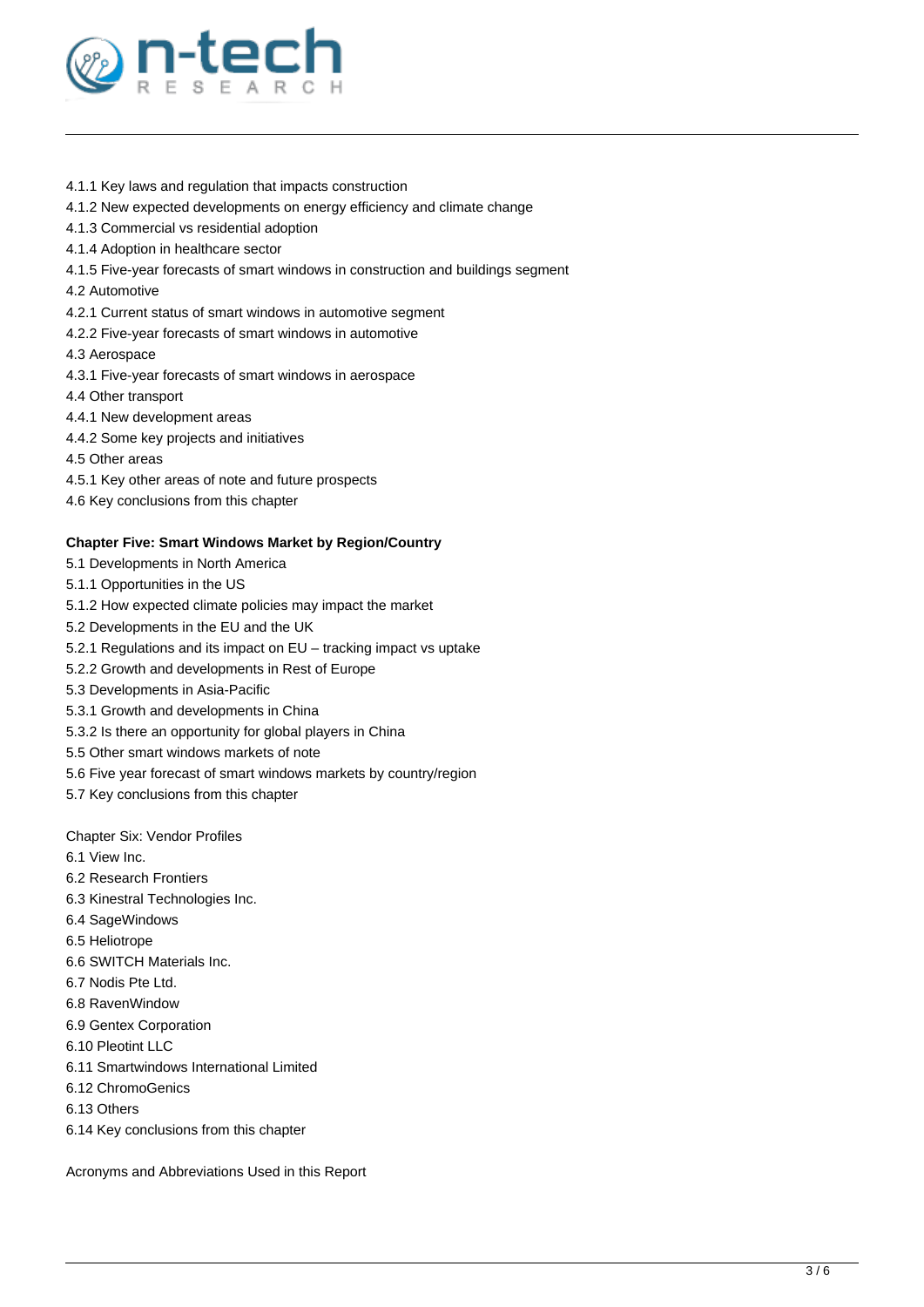

About the author

More information here : [Smart Windows Market Opportunities and Analysis, 2021-2030](https://www.ntechresearch.com/market-reports/smart-windows-market-opportunities/)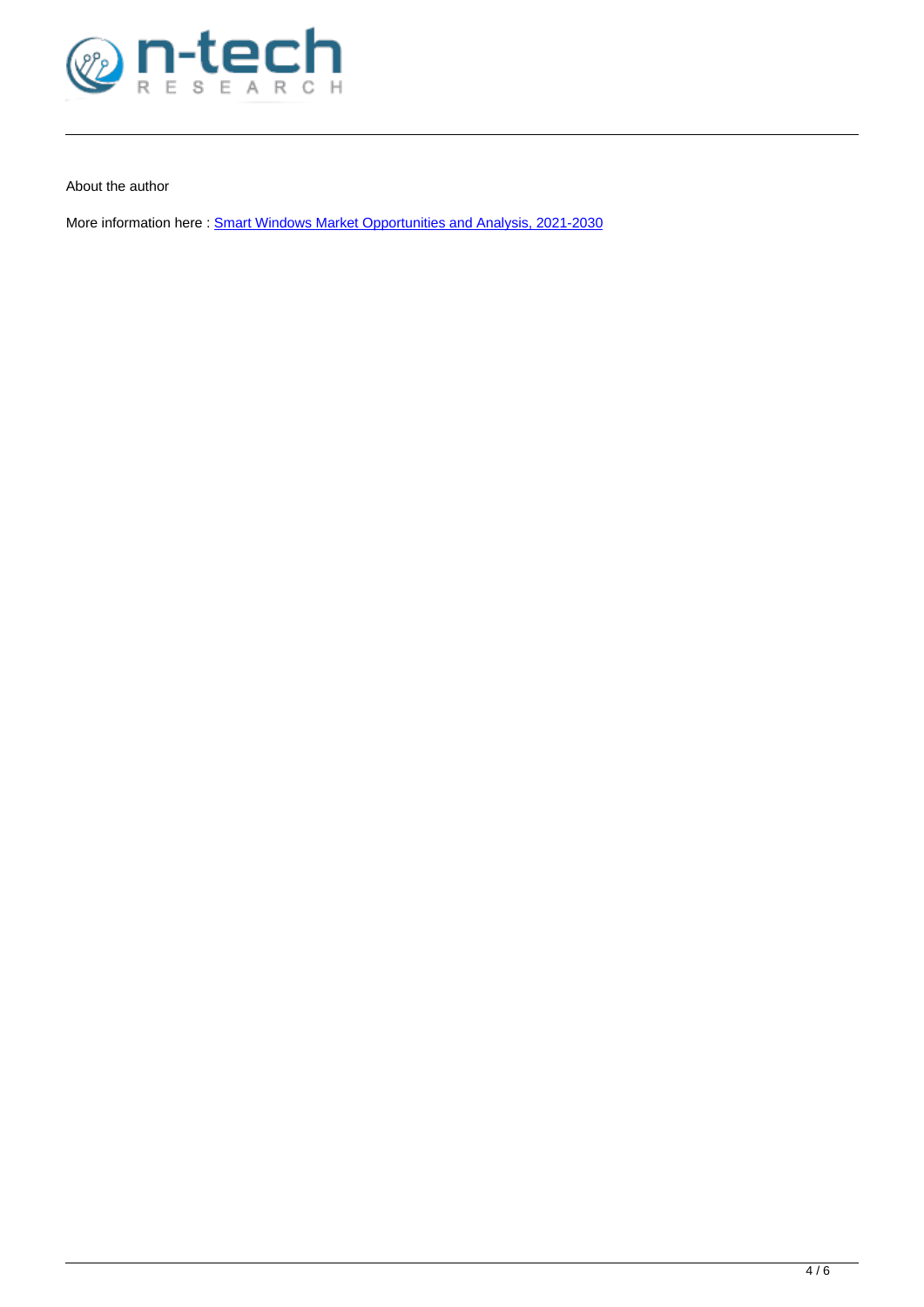

# **Interactive Order Form**

Email to [sales@ntechresearch.com](mailto:sales@ntechresearch.com) or fax to 804-360-7259

| Report #     | <b>Title</b> | <b>Price</b> |
|--------------|--------------|--------------|
|              |              |              |
|              |              |              |
|              |              |              |
| <b>TOTAL</b> |              |              |

# **Bill to:**

| Name                   |  |
|------------------------|--|
| Organization           |  |
| Address 1              |  |
| Address 2              |  |
| City                   |  |
| <b>State</b>           |  |
| Zip/Postal Code        |  |
| Country                |  |
| Phone                  |  |
| E-Mail                 |  |
| Report Delivery E-Mail |  |